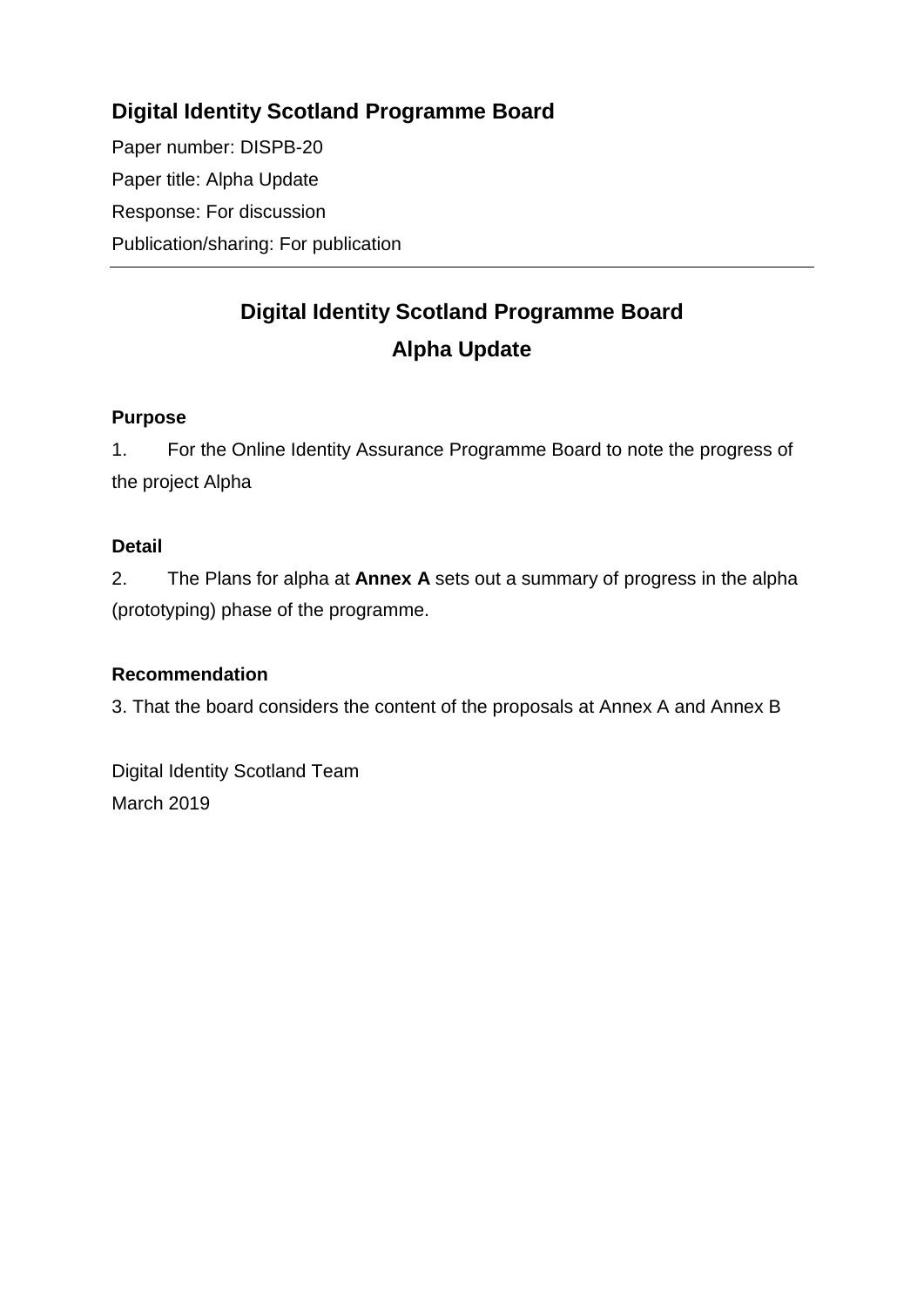# **Digital Identity Scotland Programme**

# **Plans for Alpha**

### **Context**

- 1. The aim of the programme is to deliver the commitment to develop a common public sector approach to online identity assurance, as part of digital public services.
- 2. The intention is to create a common approach, which could apply across multiple public services. This would enable individuals to create a digital identity, which then can be used and re-used for secure access to personalised public services.
- 3. This would contribute to a simplified landscape to support access to public services, which is consistent across multiple providers and easy to use for individual citizens.

#### **Aims for Alpha**

- 4. The alpha project is the programme's proof of concept phase, where a prototype solution will be developed and tested. The alpha aims to:
	- Explore the interaction of technical infrastructure, public service providers and identity provider solutions
	- Continue to embed the Scottish approach to service design with a strong focus on user testing and understanding user experience
	- Build a long term business case, including understanding costs and benefits
	- Help to decide if the programme should continue, stop, or if should be re-structured
	- Inform the approach to a future 'beta' (testing) phase, taking the work closer to providing a live service.

#### **Work since last Programme Board**

5. The alpha work is split into two distinct work streams.

#### **Stream One – social security and local authority 'proof of concept'**

6. To provide a technical prototype for the creation and re-use of digital identities for access to Child DLA and the Single Person Council Tax Discount.

#### **Scenario**

- 7. Individuals applying for either:
	- Child DLA (Disability Living Allowance for Children, which helps with the extra costs of looking after a child with a disability) – involves Social Security Agency
	- Single Person Council Tax Discount (a discount that is applied if there is only one adult liable to pay council tax living in a property) – involves Local Authority

#### **Detail**

8. The primary objectives of the Proof of Concept (PoC) Stream are:

i. To test that the "User Experience" presented to a citizen by DIS (as part of a wider transaction such as "report change of circumstances" or "request council tax refund")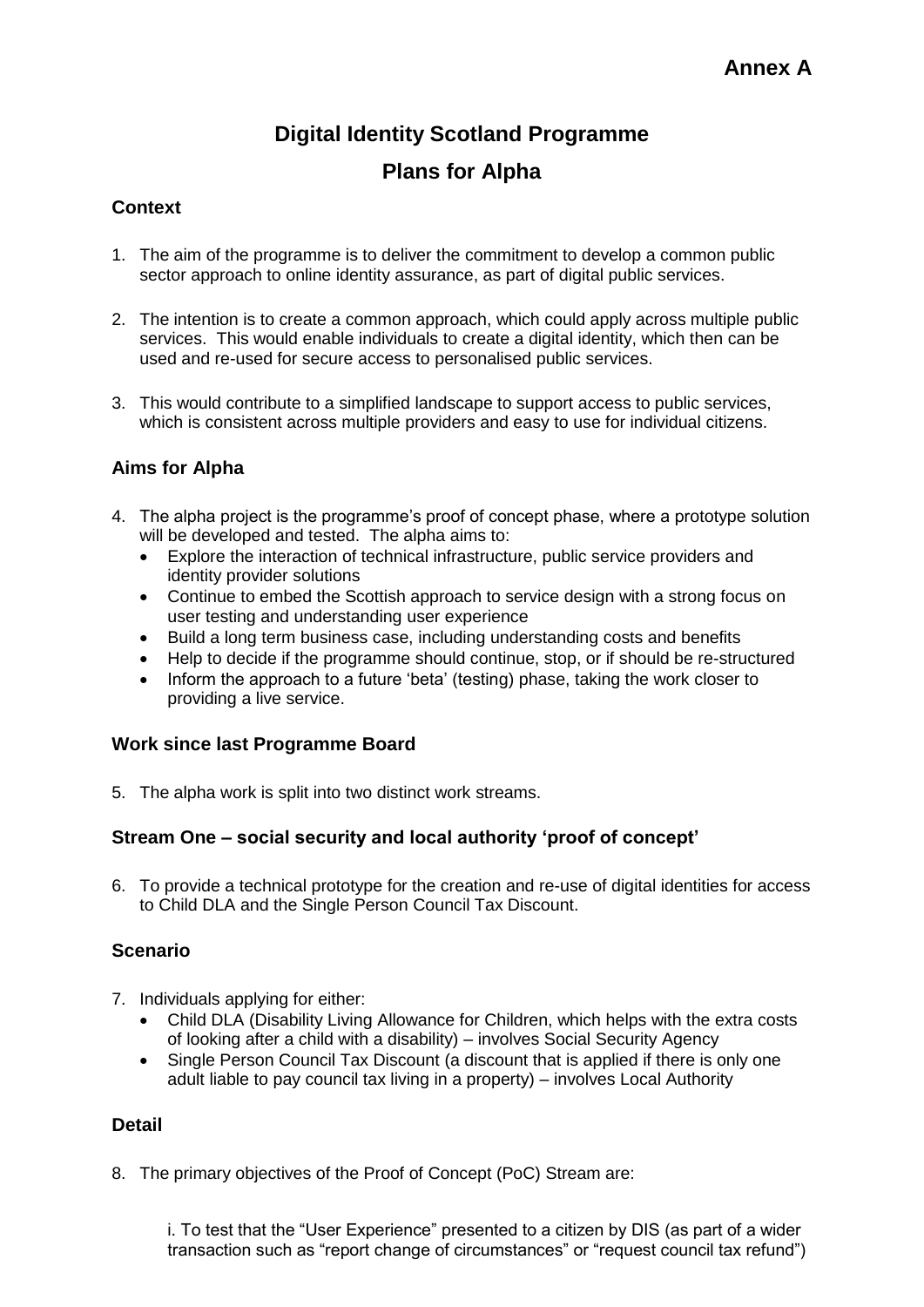meets the needs and expectations of citizens including those who start with a limited "digital footprint".

ii. To demonstrate that the proposed technical and service architecture for the DIS solution will work with real-world products available from the open market and can meet the needs of Scottish public-sector organisations.

- 9. A significant amount of work has taken place in relation to User Experience most notably user research testing w/c 25-Feb-19 with a cohort of typical Social Security users to explore with them how claiming a benefit might look if identity services were provided by DIS as one part of the Social Security application process and workflow. These sessions used "wireframe" models (i.e. representations of user interfaces rather than an actual system). Feedback from the citizen participants is provided in a separate paper (DISPB-18).
- 10. Progress on the technical and service architecture has been slower than expected for the technical PoC. This is primarily due to timing and aligning with Social Security (SocSec) and more specifically the Digital Portal alpha, as the primary user organisation (i.e. "Relying Party" or "RP"). In this early phase being undertaken, initial agile development phase for their Digital Portal, they do not yet have a working system that can be "plumbed in" to the end-to-end DIS Solution.
- 11. In addition it has become clear that SocSec processes will be best supported (at least at the early stages) by minimal identity proofing (i.e. "LoA0"), DIS is considering how best to support this requirement which had not previously been prioritised.
- 12. However, because the DIS architecture is based on open standards and the provider of the Integration Layer (Sitekit) and the Identity Provider (IDP) (the Post Office) are using essentially existing and proven product stacks they are both ready to implement the PoC service at short notice when SocSec are ready to engage.
- 13. To maintain progress DIS has produced a Service Description (SD) document. The purpose of the SD is to define the standard "technical contract" provided by the DIS service to any RP. Whilst it is acknowledged that the SD is a 'living document', and would always be expected to evolve over time, it has been confirmed as a useful vehicle for developing interface specifications by PoC participants.
- 14. The next stage for the Technical PoC will be a detailed technical workshop w/c 11-Mar-19 that will work through the key interfaces specified in the SD. Whilst due to programme imperatives this will have a particular focus on the service to be provided by DIS to SocSec the intention is to ensure that any changes agreed to the interfaces (and documented in the SD) will have general applicability and to this end other PoC participants will also take part in the workshop.

#### **Stream Two – standards and interoperability**

15. The objective of the Standards and Interoperability Stream is to assess how DIS can source a consistent set of digital identity services from the evolving digital identity market that exists at present. We have completed a first workstream of assessing how some example (non-Verify) identity providers measure up to the current standards defined by GOV.UK which we know will be a baseline for some Scottish public services (Soc Sec for example). Meetings are scheduled to discuss the findings of these reports with the Identity Providers to plan whether and how to address these gaps.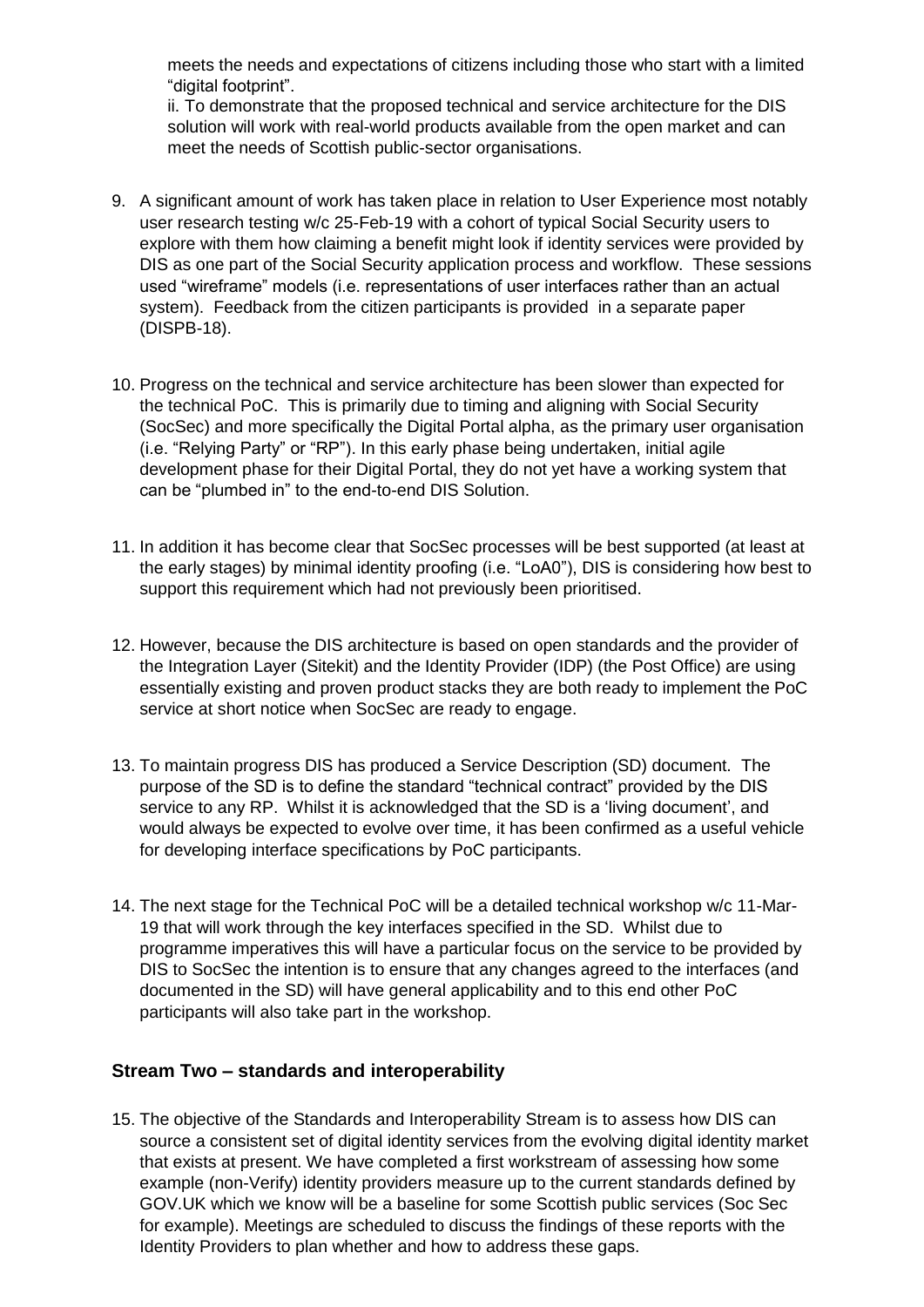- 16. As part of workstream 2 we are in the process of exploring and assessing Scottish assets (such as NEC) that could help to increase the reach of identity provider services. We are also exploring other capabilities that DIS could deliver or facilitate (e.g. an inperson identity checking service) to ensure DIS provides services that work for all citizens / customers.
- 17. To enable investigations into potential commercial models, Consult Hyperion is in the process of signing bilateral NDAs with several OIX members in order to have commercial conversations at arm's length from the SG. This will allow suppliers to be more open about their views on potential future commercial arrangements. This information will be distilled into a market level view on commercial models and pricing that can be fed into the SG outline business case without creating conflicts of interest or breaches of protocol with respect to any future procurement.
- 18. One of the most important deliverables of the project is the OIX White Paper which will publicly set out our findings to all companies and organisations interested in forming part of any potential solution. This document will be completed as the project progresses but the proposed content is set out in Annex B of this paper.